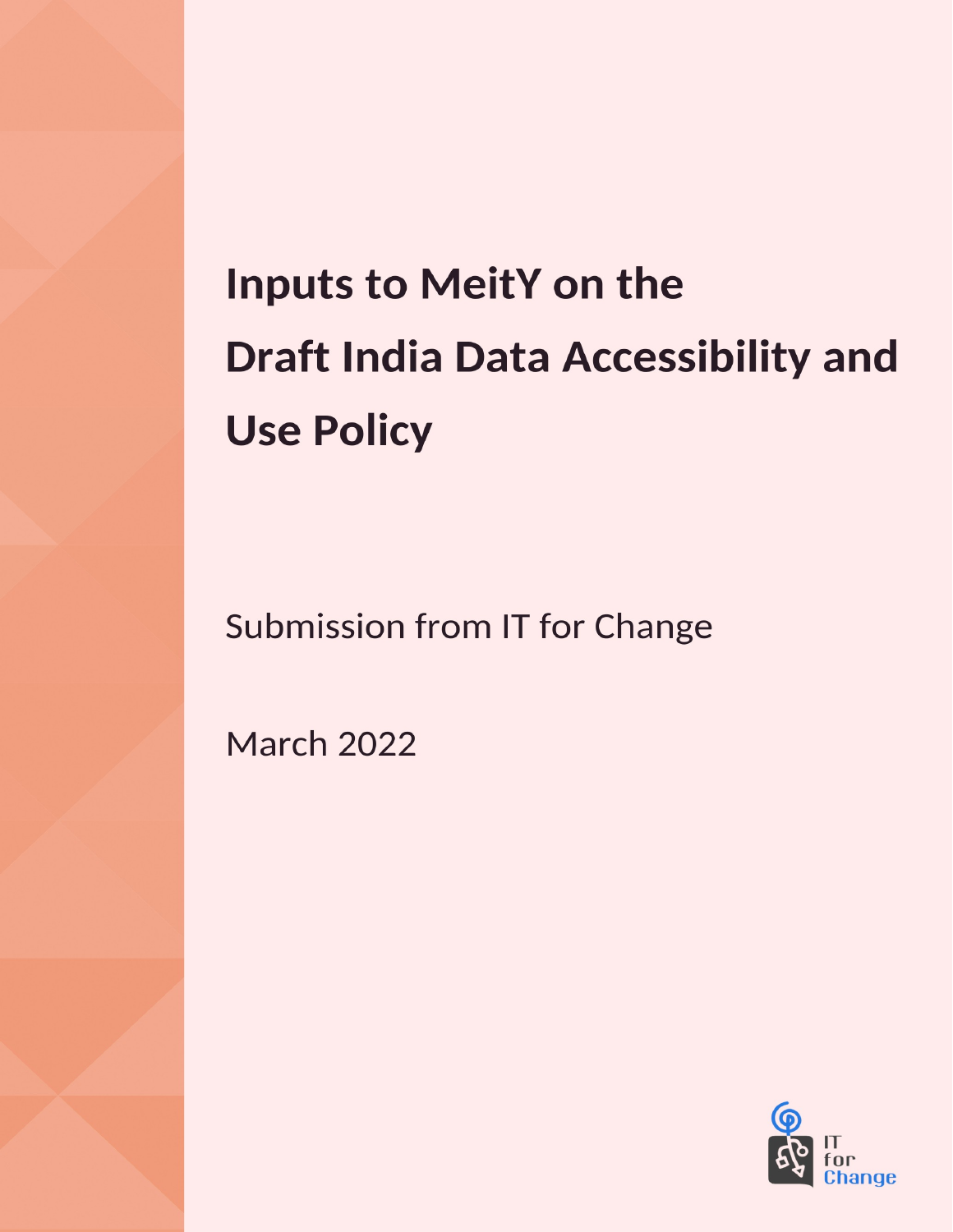# **Inputs from IT for Change[1](#page-1-0) to MeitY on the Draft India Data Accessibility and Use Policy**

Dated 18<sup>th</sup> March, 2022

With our societies getting increasingly digitalized and datafied, if governments are to keep fulfilling their central societal role, they too must get digitalized and datafied. But this must be undertaken in appropriate ways that protect and enhance people's rights, requiring strong new institutional checks and balances on one hand, and new enabling roles for the state on the other. Both these imperatives — undertaking digitalization and datafication, and basing these processes in fundamental rights — are essential for upholding our 'social contract'.

In this context, a new key role of the state is to help make available as a public infrastructure  $-$  all data that is vitally required for various social and economic activities in a digital age. This serves the socio-economic objectives of both productivity and equity. We find the draft Data Accessibility and Use Policy an extremely important and timely initiative in this regard, and congratulate all those involved. We agree with most basic premises of the draft policy. However, as a contribution towards making it even better, and placing it firmly in a forward-looking digital society context, we offer some inputs below. These consist of first laying out a few larger framework level issues, and then presenting five specific actionable principles for MeitY's<sup>[2](#page-1-1)</sup> consideration.

# **I. Some Larger Framework Issues**

#### **1. Background: From RTI to 'Open Data'**

The first framework for sharing of government information/data was in terms of a Right to Information (RTI). Aimed at ensuring governmental accountability, it has largely been a pull mechanism where specific information is sought and provided (although push mechanisms like Section 4 of the RTI Act 2002 also exist). As technological advances made possible widespread publishing of information and data, the 'Open

<span id="page-1-0"></span><sup>&</sup>lt;sup>1</sup>IT for Change is an Indian NGO with a global footprint, and in Special Consultative Status with the United Nations ECOSOC. Please visit [www.itforchange.net](http://www.ItforChange.net/) for further information. Please write to [ITfC@itforchange.net](mailto:ItfC@itforchange.net) if you need any clarification or further information.

<span id="page-1-1"></span> $2$  Ministry of Electronics and Information Technology, Government of India.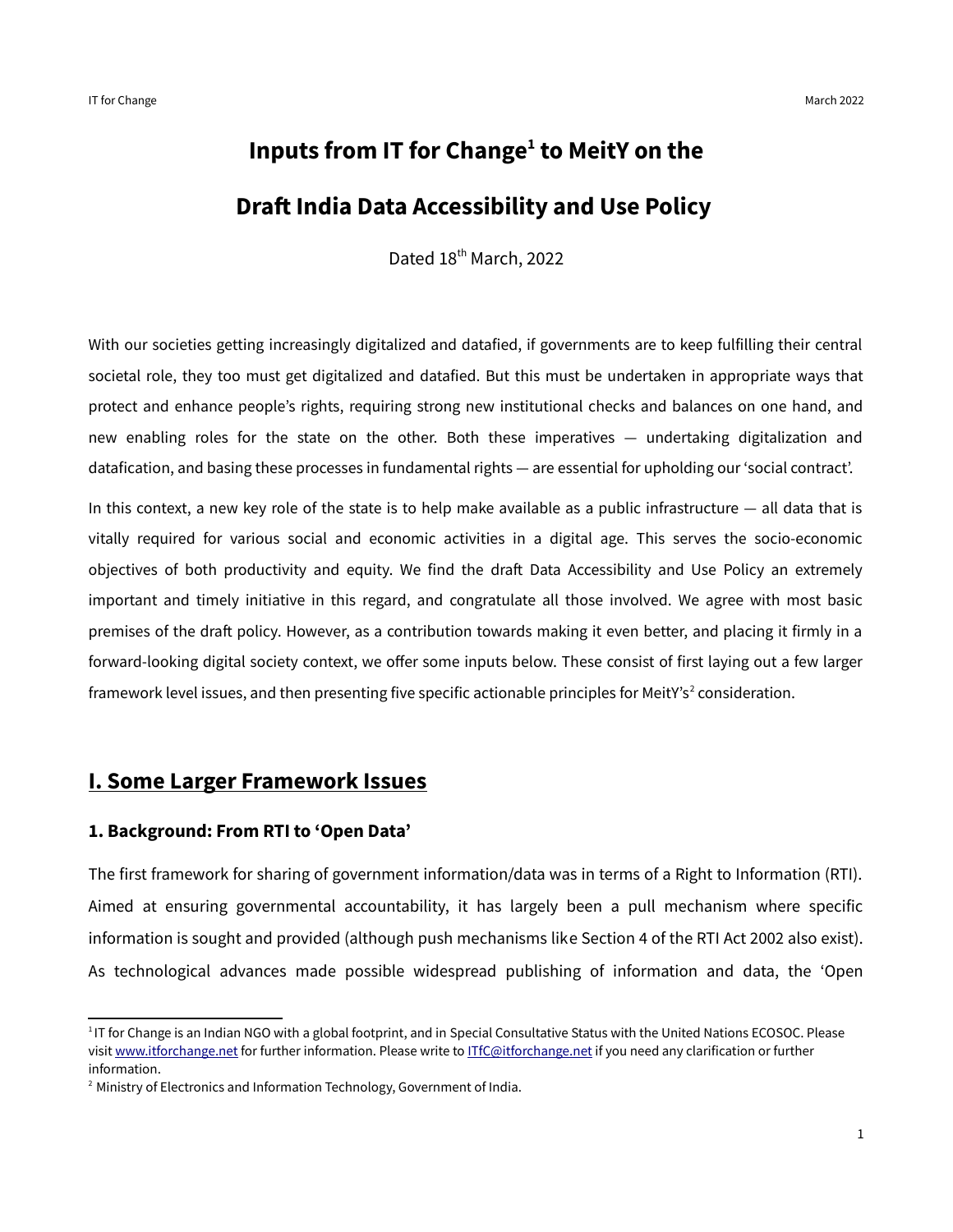<span id="page-2-0"></span>Government Data' movement came to the fore. With it, the 'resource nature' of information/data became as important as its 'accountability' aspect. Taking cues from the open source software movement, open data proponents sought open publication of most government data without any constraints regarding the use or the user.<sup>[3](#page-2-1)</sup> Moreover, there were to be (mostly) no special enablements for any specific uses or users. (1) Open, unconstrained publishing, and (2) 'neutrality', or rather indifference, with respect to use/users, have been two key features of 'open data'.

#### **2. The Nature of Data Mutates in a Digital Society**

<span id="page-2-2"></span>With the emergence of a digital society and digital economy, data (and data-driven 'digital intelligence'<sup>[4](#page-2-3)</sup>) is increasingly becoming 'the' central resource in today's world, and not just an ancillary one as in the previous 'open data' framework. Data, today, largely arises from automated processes, often without predetermined purposes, continually, and in almost incomprehensible quantities. Further, a lot of data may be constrained with regard to 'open sharing' because of reasons of security, privacy (individual and collective), and various economic, social, and cultural rights related to data.<sup>[5](#page-2-5)</sup>

<span id="page-2-4"></span>Such features of data in a digital society/economy context completely transform what it means for governments to share their data. An appropriate new conceptual framework is therefore required, going beyond a 'right to information' approach or an 'open data' framework, while subsuming the values, objectives, and requirements of both.

#### **3. 'Data as Infrastructure', Like Roads and Electricity**

In a digital society, data is not just an ancillary resource; it has become like an infrastructure that serves as an indispensable common basis for nearly all digital activities. Sharing of data can be considered similar to governments constructing roads or providing electricity to citizens. If the latter were industrial era infrastructures, data is the key digital age infrastructure.<sup>[6](#page-3-0)</sup> As a shared resource, roads are necessary for

<span id="page-2-6"></span><span id="page-2-1"></span><sup>[3](#page-2-0)</sup> https://okfn.org/opendata/

<span id="page-2-3"></span>[<sup>4</sup>](#page-2-2)UNCTAD's Digital Economy Report, 2019, [https://unctad.org/system/files/official-document/der2019\\_en.pdf](https://unctad.org/system/files/official-document/der2019_en.pdf)

<span id="page-2-5"></span><sup>&</sup>lt;sup>[5](#page-2-4)</sup>Normally only IP rights are mentioned in relation to economic rights over data. However many other kinds of individual and collective economic rights to data exist, for instance as provided in some recent EU legislation like the draft Digital Markets Act, and the draft Data Act, and envisaged in the report of India's Committee of Experts on Non Personal Data Governance Framework. Such rights also exist in legacy frameworks like for traditional knowledge, UN Convention on Bio Diversity, etc.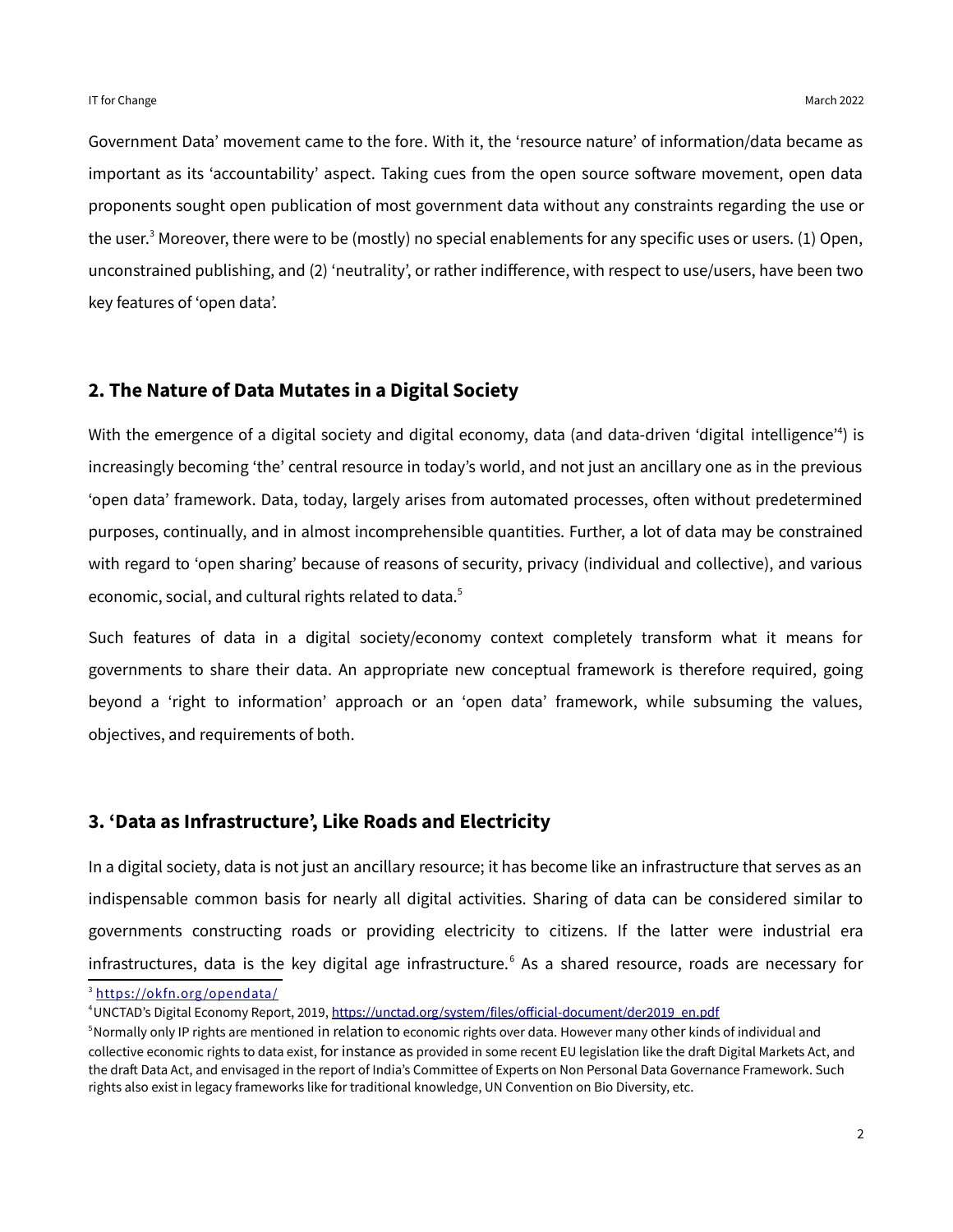almost all aspects and activities of the society and economy. Governments cannot simply notify a strip of land as open for anyone to ply transport over (which would be akin to the 'open data' approach). It has to make proactive investments and arrangements to ensure that private transport can actually ply, and ply meaningfully and appropriately, starting from laying asphalt right up to developing convenience stops. In the larger public interest, it may also be needed to bar certain kinds of vehicles/activities on a road, at all or during some specific times. In a similar way, safe and effective sharing of digital age data very often requires the need to both (1) enforce some constraints, and (2) provide specific enablements. We therefore propose that any data sharing and use policy in the digital age should internalize such a 'data as infrastructure' or 'data as utility' framework. (We prefer the name 'data sharing and use policy' over 'data accessibility and use policy'.)

Sharing of government data in a digital society context needs to be explicitly recognized as going qualitatively (and not just quantitatively) beyond an 'open data' approach, as also the earlier Right to Information framework. Data sharing needs to be seen as an indispensable society wide infrastructure ('data as infrastructure'). However, it should simultaneously (1) maximize the possibilities of information/data enabled accountability of governments ('Right to Information'), and (2) provide as much informational and data resources as possible in an open and unconstrained manner (open data).

#### **4. The Three Contexts of Government Data Sharing**

With immeasurable amounts of data getting produced, governments need to make three assessments about what data to proactively share and how: (1) whether and how certain data enhances its accountability to and engagement with citizens, (2) which data can serve as a useful 'open resource', and (3) what kinds of data need to be shared in a manner that involves enforcing some constrains, as also providing special enablements ('data as infrastructure' framework).

The EU covers (2) above under its Open Data Directive and (3) under the new draft Data Governance Act. In India, (1) is covered by the RTI Act and (2) under the National Data Sharing and Accessibility Policy, 2012. The current policy seems addressed mostly to (3) while also mentioning (2). Absence of an RTI imperative, however, is a glaring gap. RTI data may be 'open data' in content but not necessarily in objective

<span id="page-3-0"></span>[<sup>6</sup>](#page-2-6)This proposition gets often countered by citing the rivalrous versus non-rivalrous nature of different resources. We are unable to to go into detail here, but may just state that the issue is much more complex than admitting of such a simplistic dualism.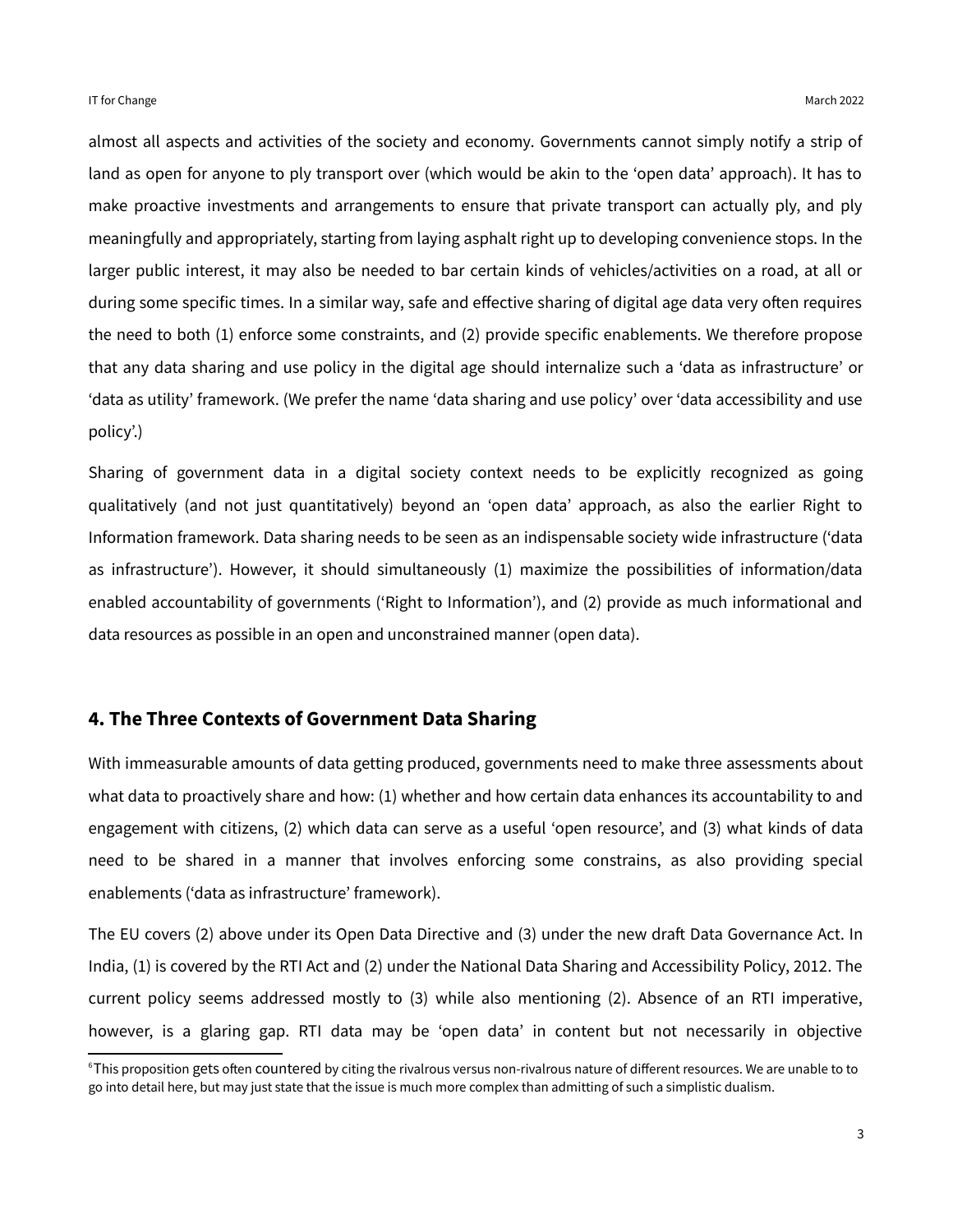('accountability measure' versus 'resource'). As new technical and institutional means for data sharing are developed that are suited to a digital society context, the 'Right to Information' objective and need must also be explicitly foregrounded. This would help government agencies make the right choices about which data to make available and how.

#### **5. A State Fit for the Data Age: Maximizing Citizen Welfare**

A key feature of the draft policy is intra-governmental data sharing. This becomes very important as we move towards 'platformization of governance' as implicitly conceptualized in GoI's consultation paper on the NODE (National Open Digital Ecosystems) architecture as the future of governance. As is increasingly true for all institutions and organizations, if governments do not datafy and platformize appropriately, their legitimate role and power will wither, quickly and irretrievably. By default, most social, economic and political power in a digital society will then be left in the hands of a few global digital corporations. We are already seeing such a trend shaping up all around us. The Government of India is taking the right steps towards becoming the central orchestrator of digitally platformized sectors, building and maintaining their core protocols and platforms, such as with UPI in finance and IDEA in agriculture. The vertical top-down regulatory role of the industrial era state needs to be supplemented by a center-to-peripheries platform-ochestrator role in a digital era state. (Partly in a 'code is law, architecture is policy' mode, but backed by law.) As with its current regulatory role, the new digital era role needs also to be institutionalized in appropriate laws, incorporating all the necessary checks and balances arising from the fundamental rights and the directive principles under the Constitution.

Apart from intra-governmental sharing, such 'platformization of governance' would obviously also centrally involve extensive data sharing with actors outside the government, in both directions. This draft policy will take care of inter-governmental data sharing and sharing of government data with outside actors. The other very important element of getting the main holders of society's data today — the big digital platform corporations — to share data back into the national data commons is being dealt with by the GoI's Committee on Non-Personal Data Governance Framework. Its draft report is hereafter referred to as the NPD Report.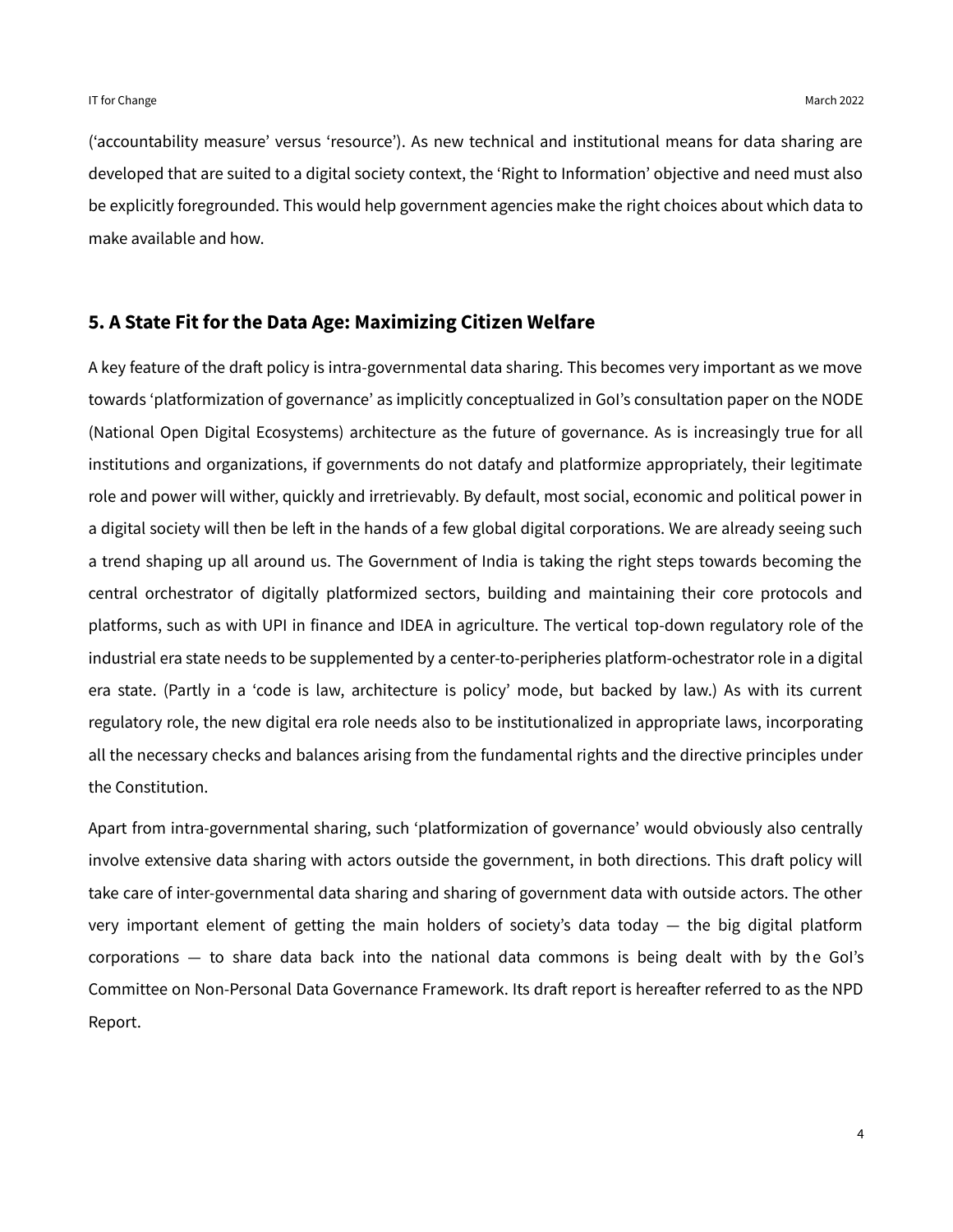#### **6. The Need for Strong Institutional Checks and Balances**

This proposed policy is a very significant step in providing a technical and institutional framework for sharing of government data. However, huge (digital age level) collection and holding of data by governments, and its seamless sharing across all government organs, without corresponding development of institutional checks and balances, raises deep concerns about a very likely unaccountable concentration of data power with the state. New laws, and if needed new constitutional provisions, are urgently needed as institutional checks and balances to complete what would be an 'appropriate datafication' of the state towards fulfilling its legitimate objectives. Substantial and rapid progress on that side is much needed today (on which subject we have separately been making contributions). In their absence, state's datafication will keep encountering great resistance, which will be quite legitimate. This would not allow the sustainability of various innovations and transformations that the government, especially MeitY, is undertaking towards rendering our state machinery fit for the digital age.

# **II. Five Specific Inputs for the Draft Policy**

Against the above background, we have the following specific points to make as inputs to the draft policy. These are in the form of five additional principles that may be explicitly adopted by the policy.

#### **1. Rules-based Non-discrimination, and Non-Exclusivity**

When the central resource of a digital society is in question, especially in the context of the government's role as the key orchestrator of digitally platformizing sectors, it becomes extraordinarily important that government data is only shared in a fully rules-based non-discriminatory manner. A public resource like government data must only be shared in a rules-based manner, that is transparent, accountable, and nondiscriminatory. There can be no exclusivity. However, if special circumstances (which need to be clearly stated and justified) indeed call for an exclusive arrangement, it should be done transparently in a rulesbased manner, and regularly revisited, with avenues available for appeals against it. This has always been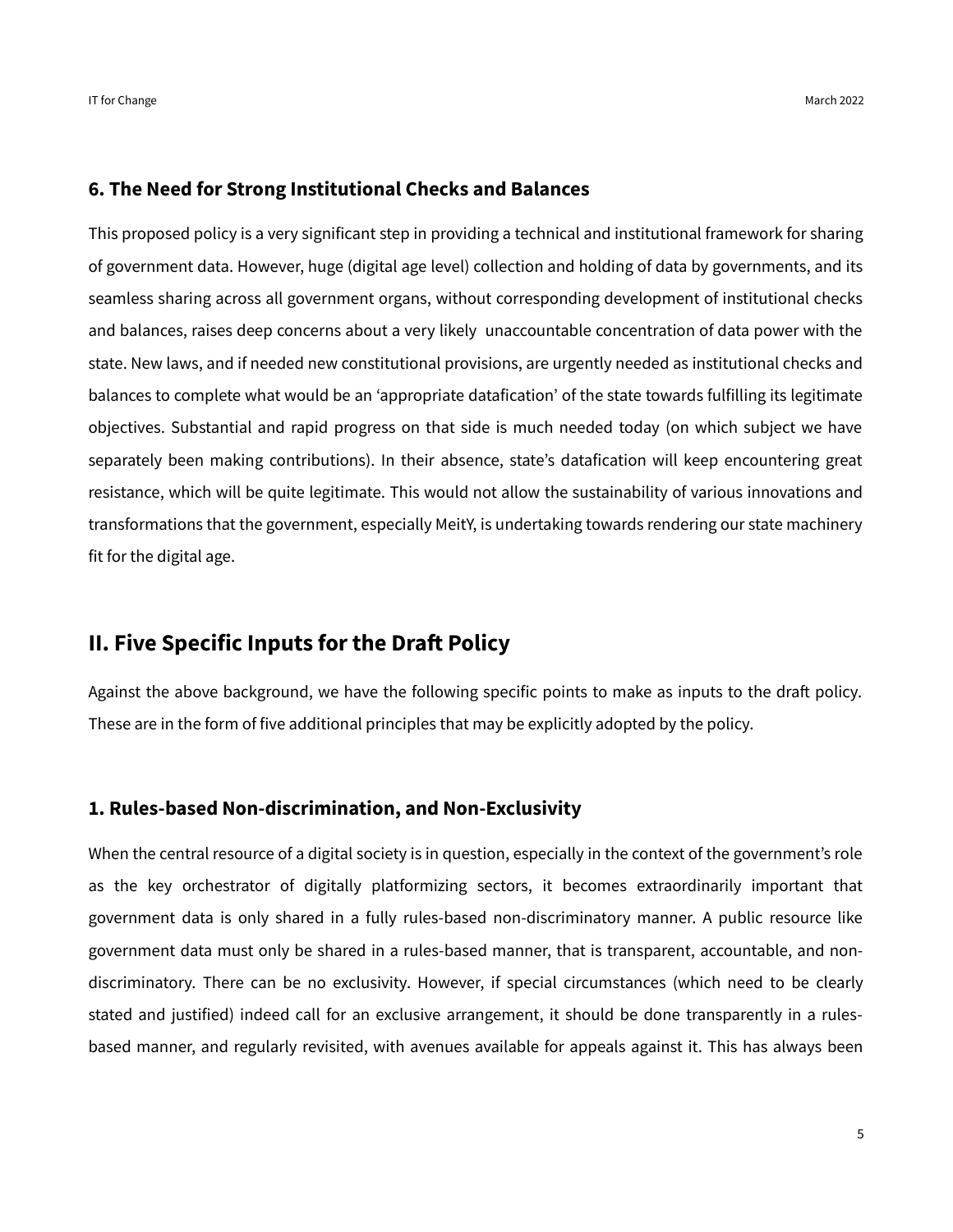important, but becomes even more crucial when data is now a necessary infrastructure, and the government a key provider of such infrastructure.

<span id="page-6-0"></span>While the draft policy does mention non-discrimination, it needs to be made much more clear, specific, and binding, with appropriate rules duly framed and publicized. The policy can adopt and apply the provisions of Article 4 of EU's draft Digital Governance Act<sup>[7](#page-6-1)</sup>, with some adaptations if necessary.

Many well-meaning and much-required efforts for developing a due public sector role in platformization of different sectors have been marred by successive governments' failure to apply appropriate arrangements for transparency, non-discrimination and non-exclusivity. For instance, the Swasth App (with its Aarogya Setu linkage), and the agriculture ministry entering into exclusive MoUs with various actors (including with global digital corporations like Microsoft) which *inter alia* involve data sharing, have raised major legitimate concerns. If the government is to successfully conduct their digital transformation exercise, it must adopt rules-based, transparent, and accountable approaches of non-discrimination and non-exclusivity. These must be enshrined in law (and as a beginning, in binding administrative procedures), as is done in the EU's draft Data Governance Act. Adequate avenues of independent third party redress, including judicial, should be available to all aggrieved parties.

In special circumstances where some early, and 'strictly temporary', experiments may need to be conducted in partnership with specific parties with a view to develop proof-of-concept etc., it must also be rules-based (EU's draft Data Governance Act enshrines in law the need to follow clear procedures in such cases). Sandbox provisions can be created for experimental phases by employing open and transparent administrative procedures and laws. In default, what happens is that such 'experiments' tend to become permanent, with some privileged private parties shaping the design and form of the new 'digital system' (based on what could be their narrow interests) and entrenching themselves as digital leaders in a sector employing the patronage of government agencies. This has been a major and valid criticism of many digital transformation efforts undertaken by various governments. It must be addressed urgently by developing elaborate rules and corresponding institutional mechanisms.

<span id="page-6-1"></span>[<sup>7</sup>](#page-6-0) https://eur-lex.europa.eu/legal-content/EN/TXT/HTML/?uri=CELEX:52020PC0767&from=EN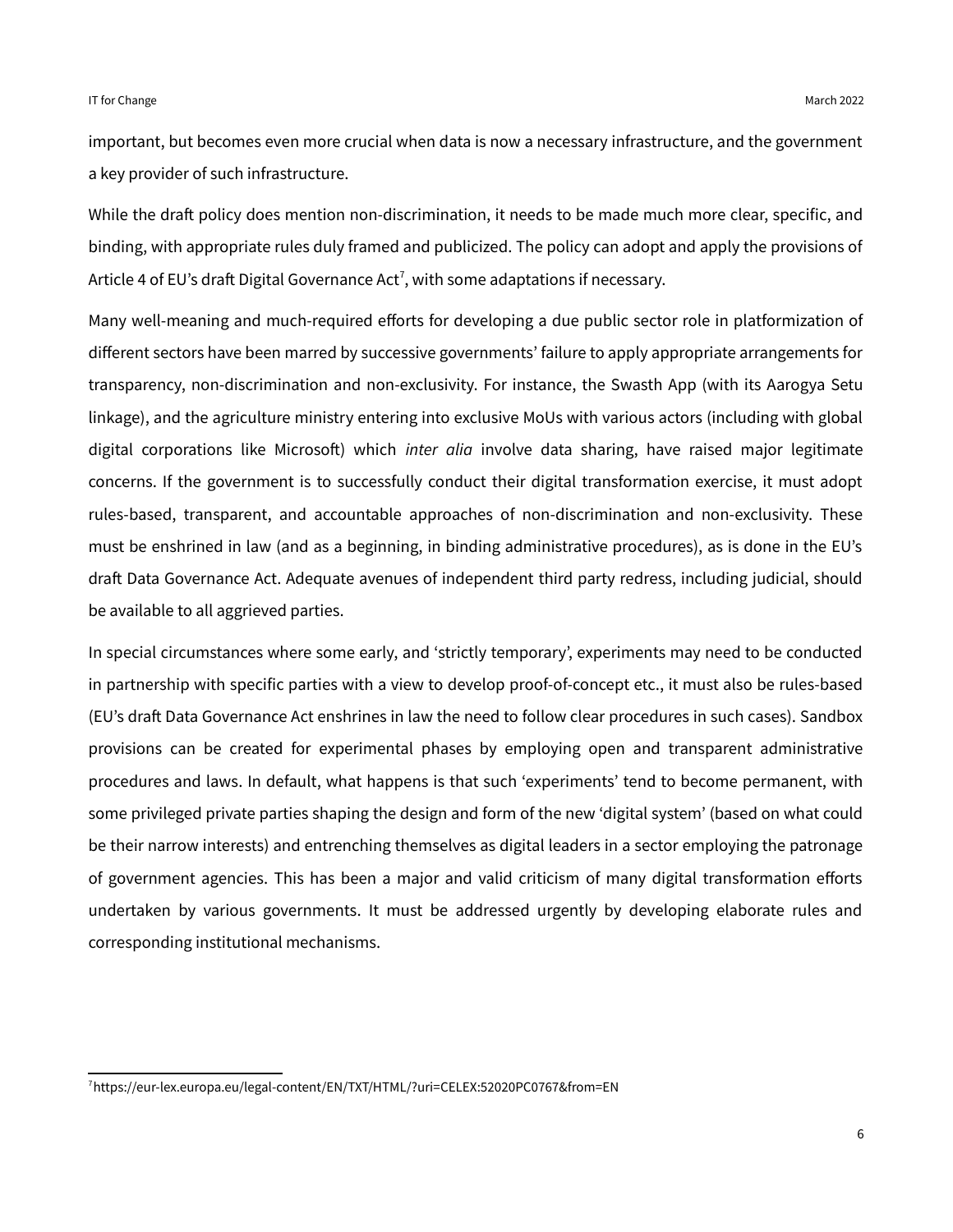#### **2. A Positive, Enablement Approach, Which can be Use and User-Specific**

The draft policy has taken the right step by including in its title 'use' of data, which is a progress over the earlier 'open data' thinking of the National Data Sharing and Accessibility Policy, 2012. How data can actually be used for appropriate purposes, and by all the intended users, becomes very important for data sharing in a digital society context. The draft policy has rightly created a new institutional forum of the India Data Office as a specific anchor point and mechanism for sharing government data. Equally worthy of appreciation is the accompanying governance framework of the India Data Council.

Proposing a 'data as infrastructure' approach, we discussed how data is becoming key to society-wide activities, and data sharing and use very diverse and often complex in nature. In the circumstances, it is not at all adequate to simply publish data and let people and organizations do what they may with it. As is with other vital infrastructures of society, shared data also needs to be proactively made useful and usable for different kinds of uses as well as users.

Almost every activity in a digital society could be generating digital data. It is not possible to collect, retain and share all such data. An active choice element is therefore involved at all steps. If data minimization is a principle for governance of personal data, in case of non-personal data, too, it may be needed to extinguish and not retain much of the data that gets created. And from the retained data, careful, use and benefit-based selections will need to be made of data that is the most important to be provided as infrastructural facility. The government data-related provisions of EU's draft Data Governance Act speaks of "a register of available data resources containing relevant information describing the nature of available data".

This may be laboring on an obvious point, but some choices will be necessary to make about what data is considered as more important to be shared. Specific investments will be required not just to make such data available, but also meaningfully usable. Often, this may involve employing some degree of judgment about the kinds of intended uses and users. The concept of High Value Datasets (also employed in some EU legislation, and in India's NPD Report) was seen in an earlier version of this draft policy but has since disappeared. We recommend that the concept of High Value Datasets be restored, and guidelines provided on how to strongly invest in specific processes to make such data actually usable for important social and economic uses and users.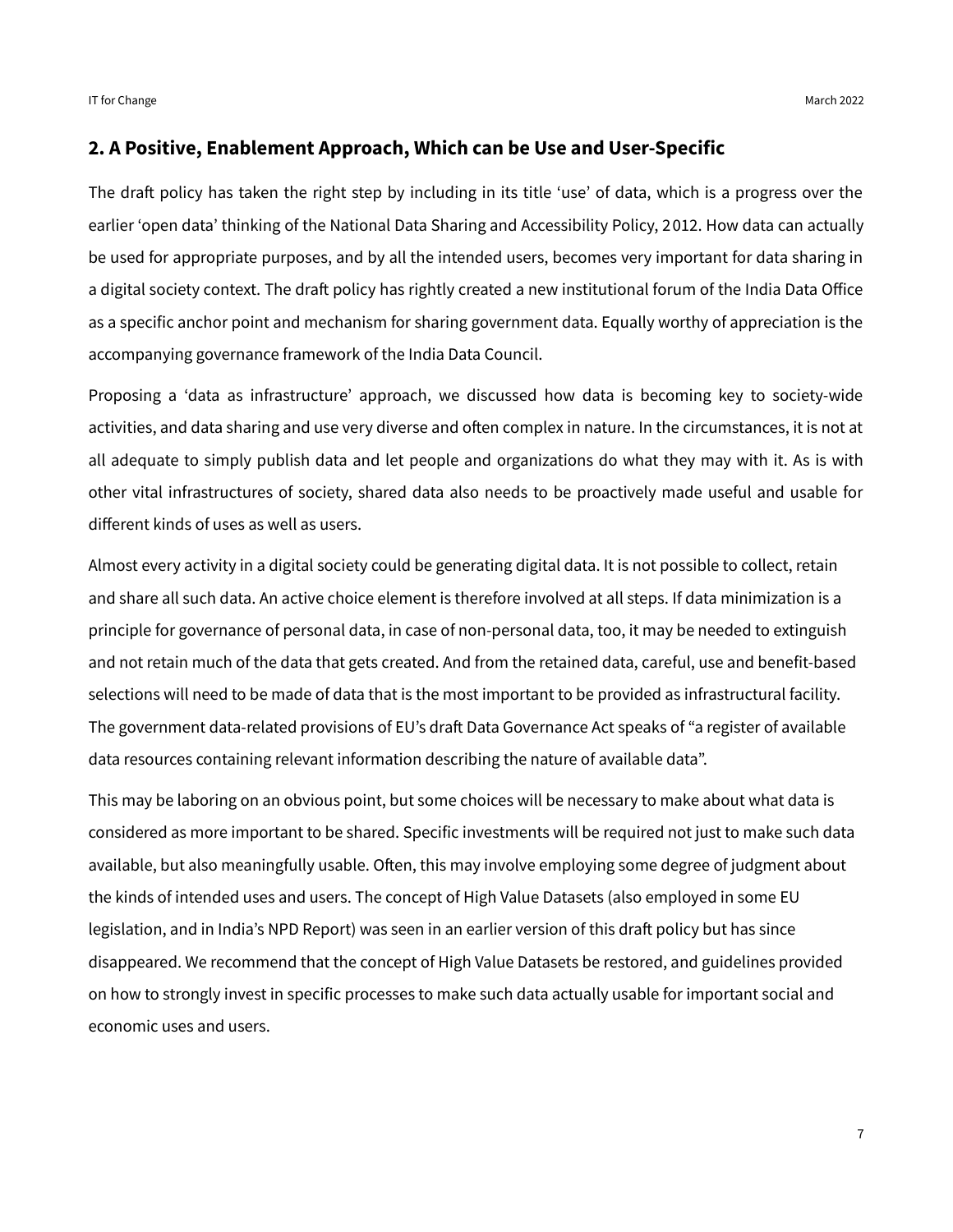We have mentioned that, as governments get datafied, the India Data Office will emerge as a new institutional forum. (It will be a good idea to also have a single point for data requests for every ministry/department/agency, as provided for in the EU's Data Governance Act.) With such a forward-looking understanding, governments will need to invest in building new capacities and new mechanisms, oriented towards sharing data in ways that it can be, and is actually, used for a variety of social and economic purposes. Some data needs may be in real-time, which has its own challenges, requiring complex mechanisms and processes.

Governments the world over, especially in the EU, are undertaking many projects for appropriate data sharing, which are oriented to specific purposes and users (like the GAIA-X project of the EU). Such projects may be cross-sectoral or sector-specific, with some sectors like transport, health and agriculture being early starters. India, too, needs more elaborate guidelines, rules, plans, mechanisms and projects for actual data sharing to happen in ways that are useful to the society and economy in transformational ways. We see the current draft being perhaps too bare-boned and lacking in this regard.

#### **3. Positive Discrimination Towards Goals of Equity**

With governments handling some of the most important data  $-$  the key resource in a digital society  $-$  and also (rightly) aspiring to be the main orchestrator of various digitally-platformizing sectors, it no longer remains a matter of merely making data resources available to everyone, in an open, equal, and indiscriminate manner. The distributional aspects of the state's objectives and policies begin to get implicated in its new digital and data roles. It may be required to go beyond non-discrimination, to undertake protective discrimination in favor of weaker sections, or those otherwise preferred (like domestic industry over foreign industry).

Such protective discrimination is already emerging as a norm in data sharing laws and policies. Both EU's draft Digital Market Act and draft Data Governance Act contain data sharing obligations and data access privileges that operate in such a protective-discriminatory manner. They are asymmetrical between less powerful actors and big digital platforms. India's NPD Report also provides for such asymmetry and protective discrimination in data sharing and data access provisions. (We must remember that such things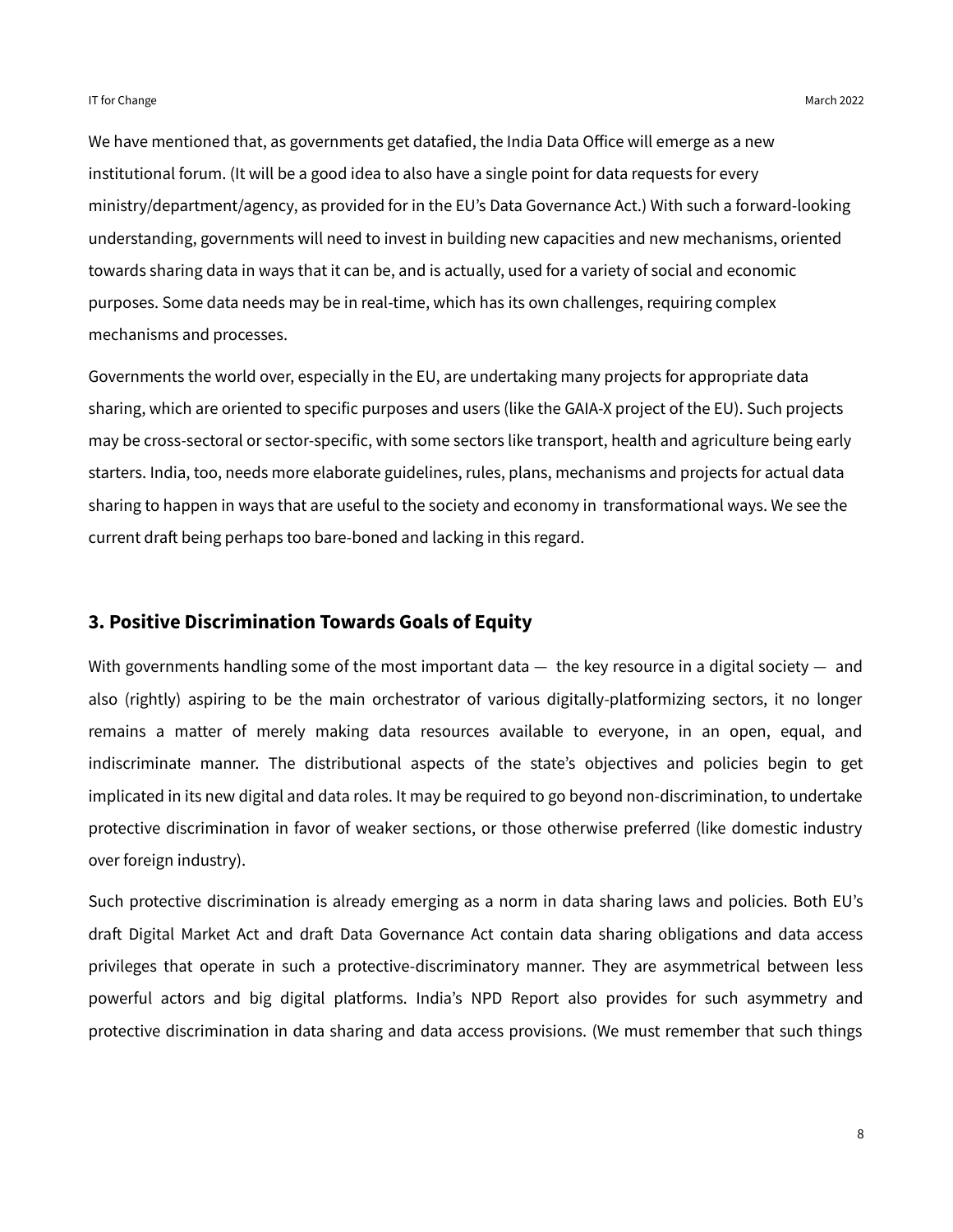have been antithetical to 'open data' thinking.) MeitY's NODE framework also cautions against an unfair advantage that some may obtain from data sharing mechanisms, and the need for protections against it.

<span id="page-9-0"></span>Such concepts and provisions are well-established in theory and practice of governing commons. The most well-known framework for governing commons by Elinor Ostrom considers explicit provisions about  $\cdot$ inclusion and exclusion' as key to successfully governing any commons. $\cdot$ <sup>[8](#page-9-1)</sup>

It is already well-known that more powerful players (read Big Tech) can partake from a (data) commons in a manner that further skews power equations in their favor, to the detriment of all others. (Data is really not a fully non-rivalrous resource in that sense; its use or over-use by some can be at the cost of others.) Policymakers the world over are very concerned about such possibilities, and are seeking to devise specific checks against them. For a deeply unequal country like India, where, additionally, most key platform companies are all foreign, this principle of protective discrimination in data sharing policies becomes even more salient. We can separately contribute to how this principle can further be developed, instituted, and implemented.

#### **4. Localization of Government Shared Non-Personal Data**

EU's draft Data Governance Act is explicit in that at least certain categories of government shared nonpersonal data may not be sent outside the region, or, in other words, be localized. For other kinds of government shared non-personal data as well, various conditions of 'legal regime adequacy', applicability of jurisdiction, etc., have been placed. India must also adopt similar cautions and restrictions, as necessary.

Indian data going abroad is not only an issue vis-a-vis security and privacy but also a matter of enforcement of various kinds of economic rights. For instance, India, along with other developing countries, is already contending at global forums that gene sequencing information related to its flora and fauna is something that it has sovereign rights over (under the Nagoya Protocol of the UN Convention on Bio Diversity). India's NPD Report proposes collective community rights to its data, including at the national level. EU's draft Digital Markets Act and draft Data Act give various kind of economic rights to data-generating actors as well.

Any policy on sharing non-personal data in the hands of the government should explicitly recognize these important issues and concerns, and provide appropriate guidelines regarding them.

<span id="page-9-1"></span>[<sup>8</sup>](#page-9-0) <https://www.onthecommons.org/magazine/elinor-ostroms-8-principles-managing-commmons>